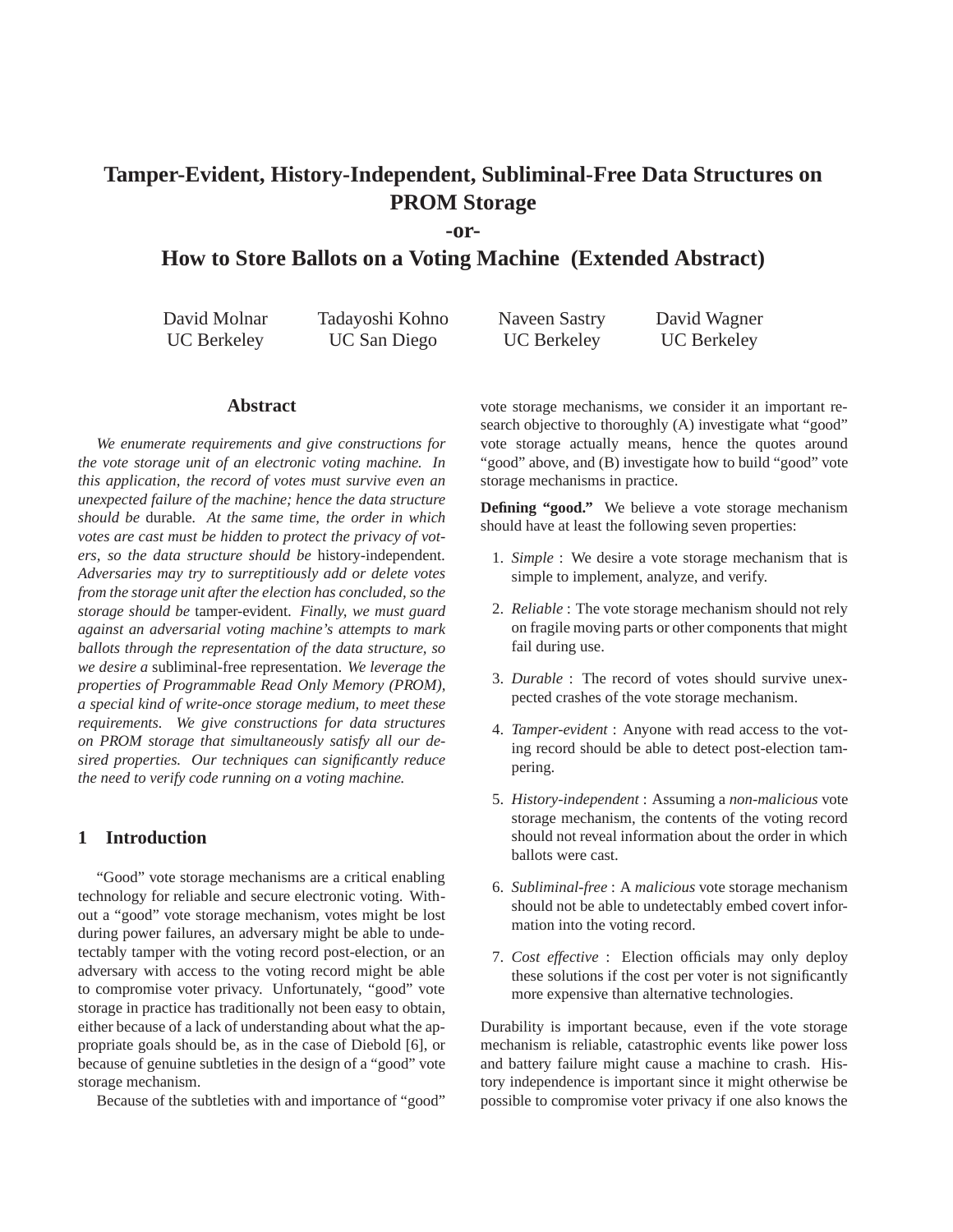order in which people voted [6]. Subliminal freedom is important because, if the property is not met, a malicious vote storage device could use the covert channel to leak information about who voted for whom [5]. Although a voterverifiable paper audit trail (VVPAT) might alleviate some of the need for these properties, we still consider historyindependence and the absence of subliminal channels to be very important if VVPAT-enabled electronic voting machines also maintain digital copies of the voting record.

Our proposals for simultaneously achieving these properties use a combination of hardware and algorithmic techniques. We summarize our proposals for simplicity, reliability, tamper-evidence, history-independence, subliminalfreeness, and durability next, with details in the full paper [10]. We evaluate the cost effectiveness of our techniques in Section 4.

**Scope of our work.** Our work focuses on the interaction between voting machine *software* and voting storage. As we describe below in our discussion of an architecture for an electronic voting machine, our adversarial model includes malicious software in the voting machine that wishes to undetectably tamper with or leak information about already cast votes. Our key insight is that by properly designing the vote storage unit, we can reduce what must be verified about the main code of the electronic voting machine. For example, if the vote storage unit provides tamper-evidence, we need not verify that the rest of the software refrains from overwriting previously cast ballots. We believe our methods culd help reduce the cost to verify voting machine software.

We assume that other mechanisms will be used to ensure the physical security of the polling place and of the voting hardware. Physical security is essential. For instance, if the storage unit can be physically swapped with an "identical-looking" unit carrying different vote totals, then the integrity of the entire election process is compromised. Likewise, an adversary with physical access to the polling place could plant hidden video cameras, mount timing or power consumption attacks, or attempt to tamper with voting equipment. While important, we do not address these threats in this work; they are outside the scope of this paper.

### **2 Our Architecture for an Electronic Voting System**

We now describe our proposed architecture for a Direct Recording Electronic (DRE) voting machine (see Figure 1). We decompose the machine into three parts: a main *DRE* component, a *vote storage module*, and a removable *storage* device, represented in the figure by a PROM. A PROM is a special type of storage in which bits may transition from 1 to 0 but not vice versa. If traditional antifuse [15] PROMs are not readily available, we suggest that it might be possible to instead use One-Time Programmable Electrically Programmable Read Only Memory (OTP EPROMs). An EPROM is a device in which bits may be set electronically, but may only be cleared by exposure to ultraviolet light. An OTP EPROM is an EPROM device in an opaque housing that prevents such erasure. Using an OTP EPROM is a relaxation of the write-once property because OTP EPROMs can still be reset under some circumstances, e.g., if their protective coating is removed and if they are exposed to ultraviolet light. OTP EPROMs are reasonably inexpensive, so we can afford to use each chip only once. For instance, the ST Microelectronics M27C4001-10B1 is a 4MBit OTP EPROM chip that costs \$2.75 [9].

At the beginning of the election, the DRE component sends an Initialize command to the vote storage module to open the polls. Thereafter, the DRE component handles all interaction with the voter and produces a cast ballot. The ballot is in turn passed to the vote storage module by calling Insert. The vote storage module writes the ballot to the storage device, using the Clearbit and Readbit interfaces. At the end of the election, the DRE invokes the Finalize operation, which tells the vote storage module to modify the storage device in such a way as to preclude further votes from being recorded. The storage device might then be removed from the voting machine and transported securely to election headquarters, and the stored ballots will be available for tallying through the storage device's Dump interface.

**Security assumptions**. We assume that the DRE has no access to writable media except through the vote storage module. Furthermore, we assume that none of the DRE's state survives between voting sessions. We also assume that no information can pass from the storage device to the stateless DRE component. This ensures that the only long-term storage available to the DRE is managed by the vote storage module. Our intent is that the vote storage module is a small and easily-verified piece of code that is isolated from the main part of the DRE. We assume for the purposes of this paper that the ballot reflects exactly the intent of the voter; for example, a voter-verified paper audit trail may be used to check the machine's result. Other than these restrictions, however, the DRE component may behave arbitrarily and adversarially.

#### **3 Approach**

**Tamper-evident vote storage.** Our approach for providing tamper-evidence involves what we believe to be a novel application of Manchester codes and programmable read-only memory (PROM). At a high level, we apply a Manchester code to votes before writing the votes to a PROM. This allows us to exploit the fact that bits on a PROM can only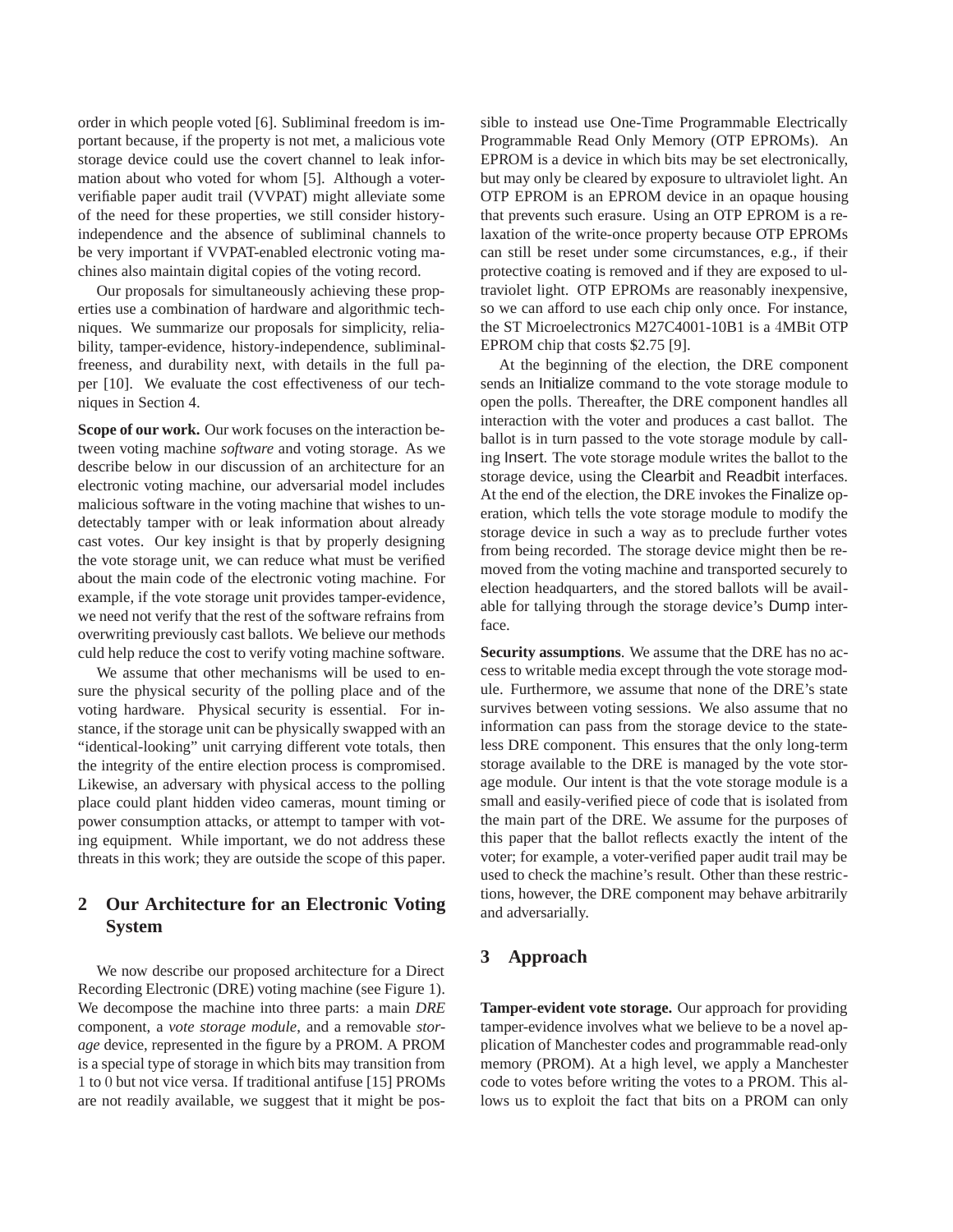

**Figure 1. Our DRE architecture. The main part of the DRE has no access to writable media except through the vote storage module. After each vote is cast, the completed ballot is passed to a special vote storage module that arranges for it to be recorded on permanent storage.**

transition from 1s to 0s and not vice versa. The Manchester encoding of a *n*-bit string x is a 2*n*-bit codeword  $M(x)$  obtained by applying the mapping  $0 \mapsto 01$ ,  $1 \mapsto 10$  to each bit of x. For example, the Manchester encoding of the string 101 is 100110.

The key property of the Manchester encoding is that if any set of 1 bits in a Manchester codeword are flipped to 0s, then the result is no longer a valid codeword. For example, if the first 1 bit is cleared in 100110, the resulting string 000110 is no longer a valid Manchester codeword. This gives us a simple test to determine whether an adversary has tampered with data stored on a PROM: we encode the data using the Manchester encoding, and then later check that the PROM still contains a valid codeword. By the properties of the PROM, any modification by the adversary will result in an invalid codeword and so can be easily detected. Consequently, Manchester encoding ensures that data, once written to the PROM, cannot be undetectably changed. In the full paper we show an extension of this idea that uses only  $n + \lfloor \lg(n+1) \rfloor$  bits instead of the 2n bits required for a Manchester encoding. We use PROMs and avoid other forms of write-once media, such as CD-Rs, because of our simplicity and reliability goals.

**History-independent and subliminal-free vote storage.** We are careful to ensure that one can implement our history-independent and subliminal-free data structures on a PROM, which is *not* the case with other proposals for history-independence that assume erasable storage [1, 3, 8, 11]. Even under the restriction of non-erasable storage, there are several natural approaches for achieving historyindependence that use random coins when storing each vote: for example, to store a vote, select at random an unused location on the PROM and store the vote there. However, because a malicious vote storage device could use its choice of "random" coins to leak information to a conspirator [5], and because one might prefer not to assume the presence of a secure random number generator even in the absence of malicious intent, it is also natural to look for history-independent data structures that are deterministic.

Suppose  $\Omega$  is the set of items which one may insert into our data structure. If  $\Omega$  is finite and fairly small, one can create a history-independent data structure by preallocating a region of a PROM for each element in  $\Omega$  and, within each region, counting in unary the number of times that element is inserted.

When  $\Omega$  is large, however, the unary counter approach becomes very space inefficient. Leveraging an observation by Naor and Teague [11] that the lexicographic ordering of a set of elements must by definition be history-independent, one can adopt the following "copyover list" data structure for large  $\Omega$ : to insert an element into the data structure, sort the new element along with the existing elements, write that sorted list to the next unwritten portion of the PROM, and then erase the previous sorted list by setting all its bits to zero. Notice that the length of the just-erased list depends only on the number of items in the data structure, not their content or the order in which they were inserted. Notice also that the copyover list supports arbitrary write-in candidates, subject to a bound on the length of the candidate's name.

We can improve our space efficiency by either combining the above two approaches or by employing a hash table, though in the latter case we must take special care to ensure history-independence even when two elements hash to the same bucket. The key insight we use to ensure this property is to implement each bucket using another historyindependent data structure, such as the previous "copyover list" proposal. The main improvement in space efficiency for such a hash table is that copying only occurs when there is a hash collision. Storing each bucket as a separate copyover list yields a data structure we call a *lexicographic chain table*.

The resulting structure is history-independent. Just as in the case of a single list, the length and position of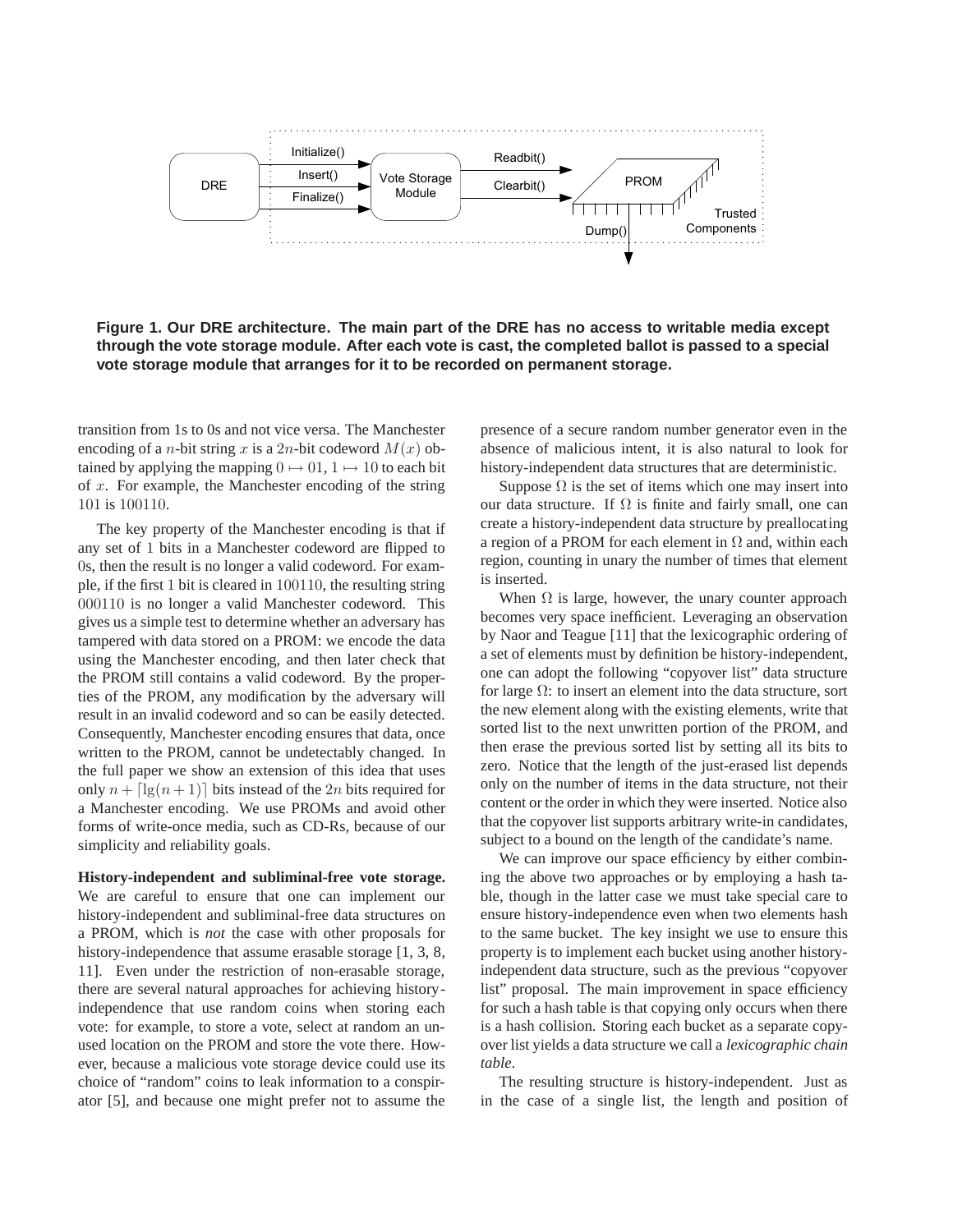| Data Structure       | Requirements   | HI. | TЕ  | VSF | Space                 |
|----------------------|----------------|-----|-----|-----|-----------------------|
| <b>Unary Counter</b> | $\Omega$ small | Yes | Yes | Yes | O(n)                  |
| Copyover List        | None           | Yes | Yes | Yes | $\mathcal{S}(n^2)$    |
| Lexicographic Table  | None           | Yes | Yes | Yes | $O(n \log^2 n)$ w.h.p |
| Random Table         | <b>RNG</b>     | Yes | Yes |     | (n                    |

**Figure 2. Summary of our data structures and their properties. Here RNG stands for "random number generator." HI, TE, and VSF stand for history-independence, tamper-evidence, and verifiable subliminal-freedom, respectively. Random placement tables are subliminal-free only if the RNG has been verified to be perfect.**

each bucket's copyover list depends only on the number of items in the list. This leaves the issue of whether different amounts of deleted material in each bucket leak information about the order of votes. To see that this is not the case, observe that the amount of deleted material depends only on the number of items in each bucket, which is equal to the number of hash collisions for that bucket. The adversary, however, can compute the number of collisions itself given only the abstract contents of the data structure and the hash function (independent of the order in which items were inserted). Therefore, this does not leak information about the order in which votes were cast. We provide subliminal-freeness using an idea from collusion-free protocols: the voting machine commits to the random hash key before it sees any votes, then reveals the hash key at the end of the election [7]. Details and extensions are in the full paper [10].

Another approach we consider is a *random placement table,* in which we pick a random position in a table when an element is inserted. If the position is empty, the element insertion succeeds and the position is filled, otherwise another position is picked. The main benefit of a random placement table is that it is space-efficient. The main drawback, however, is that the random placement table requires a random number generator that has to be verified correct; otherwise a malicious DRE could mark ballots or otherwise leak information in the order of placement. We give a comparison of our data structures in Figure 2.

**Engineering issues with PROM storage.** We acknowledge that there are engineering challenges with implementing our solutions on PROMs. For example, the atomicity properties of PROMs vary widely; writes may occur out of order or may only partially complete, especially in cases where loss of power or a crash occurrs during a write. We do not consider these issues in detail here, but do note these issues have been addressed by others in other contexts. For example, Niijima [12] reports on a log-structured file system designed to achieve good performance and durability even in the face of atomicity limitations. Further afield, but also illustrating both the limitations of and work-arounds

for similar technologies, Gal and Toledo survey a wide variety of file systems designed for flash memories that use "wear-levelling" to avoid writing too many times to a single storage sub-unit between full resets [2].

In general, this work does not cover these engineering issues, focusing instead on the algorithmic design of data structures for vote storage. We consider PROM storage as an arbitrary-length array addressable at the bit granularity, with atomic operations to read and set each bit. Furthermore, we assume that all operations complete one at a time, in the order in which they are issued. Dealing with the engineering issues of PROM devices requires future work. We note, however, that our data structures do not require the same flexibility as a general-purpose file system. In addition, the performance requirements of the vote storage application are fairly modest.

**Caveat.** While we envision a vote storage mechanism meeting our properties being an important component of electronic voting machines, vote storage is only one of many components that need to be made reliable and secure. Having addressed vote storage, we hope others can address the remaining portions of electronic voting machines.

#### **4 A Sample Cost Analysis**

We now calculate the cost for implementations of our ballot data structures. We use data from the November 2, 2004 election for precinct 213100001 in Alameda County, California<sup>1</sup>. Our dataset is from the Smart Voter website at http://www.smartvoter.org. The storage requirements, and hence cost of storage, depends on the number of voters, number of candidates, and number of write-ins.

There were 9 races with a total of 31 candidates and 20 (yes-no) state propositions or local ballot measures. In the absence of accurate polling place data, let us derive an estimate for the number of voters using each voting machine. If we assume it takes 15 seconds to consider each race or bal-

<sup>1</sup>Precinct 213100001 is the precinct for the Claremont Hotel, site of the IEEE Symposium on Security and Privacy.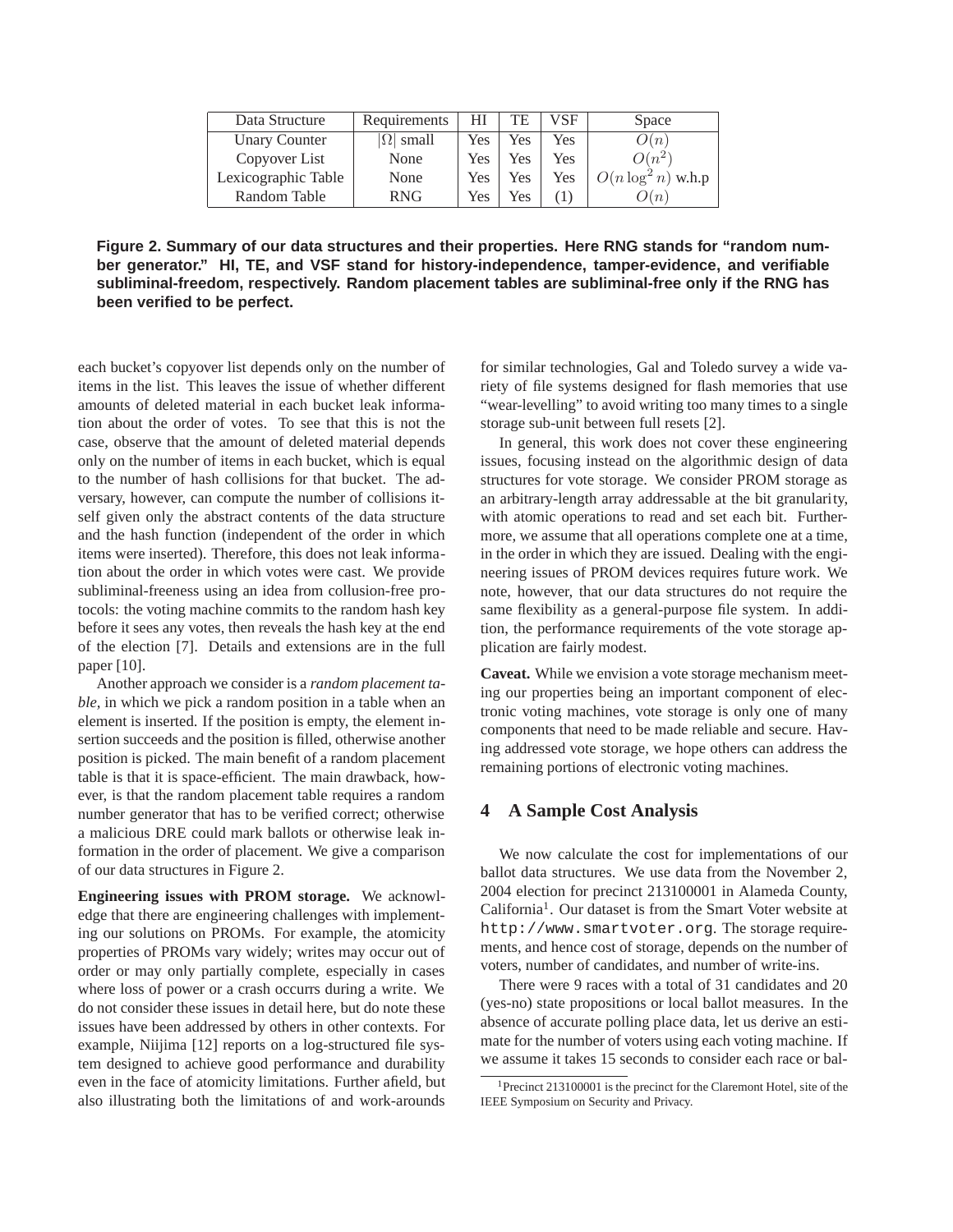lot measure over 13 hours of polling time, this allows for a maximum of 104 voters. For safety, we triple that guess and assume there are a maximum of 300 voters per voting machine. In contrast, anecdotal evidence suggests that a busy machine might receive 100–150 votes at most.

We use a unary counter to represent each race or option in a measure. For the example ballot, we will use  $31 + 2 \times$  $20 = 71$  unary counters, one for every choice. Recall that incrementing a unary counter uses one bit. We must size the unary counter to be larger than the maximum number of expected voters; in our case, a total of  $71 \times 300/8 \approx$ 2.60 KB suffices.

Of course, for each of the 9 races, the voter is free to write in the candidate of their choice. A write-in consists of the candidate's name (30 characters long) as well as a unary counter (300/8  $\approx$  38 bytes) for a total of 68 bytes per distinct write-in. We store each race in a separate data structure, so a write-in for a candidate in one race cannot be linked to any other votes in that race or any other race. This provides subliminal-freedom even in the presence of write-ins.

Note that the number of distinct write-in candidate names (ignoring multiplicity) is likely to be significantly less than the total number of write-in votes (including multiplicity), since several people may write in the same candidate. Obtaining data on the number of distinct write-ins in actual elections is tricky, though. Published data for this election indicates a 0.6% write-in rate for each of the local races. The data, however, is incomplete. In particular, no data was available on write-ins in national races; also, the data available to us did not provide the number of distinct write-ins. If we make the assumption that the write-in rate is uniform across all DREs, we would expect each race to have fewer than  $0.6\%$  distinct write-ins. Election administrators must be prepared, however, for significantly more write-ins.

In Figure 3 we display a graph comparing three of our constructions<sup>2</sup>. The cost is almost entirely dependent on the maximum number of distinct write-ins per race that election officials need to be prepared for: the greater the desired write-in capacity, the more chips the DREs need. In comparison, the cost for storing regular candidates (or repeated write-in votes for a single candidate) is negligible. Using random placement tables, the entire election can fit on a single 4MBit chip, even with 50 distinct write-ins per race. If election workers use a copyover list instead, only two such chips are required to achieve the same capacity. For our cost estimates, we use the 4MBit OTP EPROM chip described in Section 2 at a cost of \$2.75 per chip. Notice that this provides a tremendous degree of over-capacity:



**Figure 3. Cost estimates for a single voting machine. Cost is a step function because we assume that storage must be purchased in increments of a 4 megabit chip. Note the expected number of distinct write-ins is less than 1 per race, so costs remain reasonable even if the actual number of write-ins far exceeds the expected number.**

absent a denial of service attack, it would be rare to encounter a race that received 50 write-ins (which corresponds to half the expected number of voters), let alone 50 distinct write-in names. Tamper-evidence is provided by writing a Manchester-encoded checksum of the chip as a whole at the end of the election, as we detail in the full version, and so requires only a small amount of overhead, which we factor into our calculations.

Even though the copyover list exhibits quadratic asymptotic behavior, it performs well in the voting application. Lexicographic hash chaining, even though it features better asymptotics, must over-provision space for many distinct values hashing to the same value; to obtain a suitably low chance of exhausting the space in one hash bucket induces a high constant value that is hidden in the asymptotic behavior.

The costs for using the random placement tables or a copyover list compare favorably with the cost of an optical scan ballot. Optical scan ballots can cost \$0.10 to \$0.30 per voter [14]; securely storing ballots on a DRE using our secure vote storage techniques cost less than \$0.05 per voter.

#### **5 Related Work**

Micciancio defined the basic problem of privacy for data structures and gave a construction of "oblivious trees" [8]. Naor and Teague extended the notion and gave several constructions, including the priority hash chaining construction

<sup>2</sup>With the lexicographic chaining table, there is a small chance of bucket overflow. Therefore, for this scheme, we choose table and bucket sizes so that the probability of bucket overflow is no more than  $2^{-30}$ .